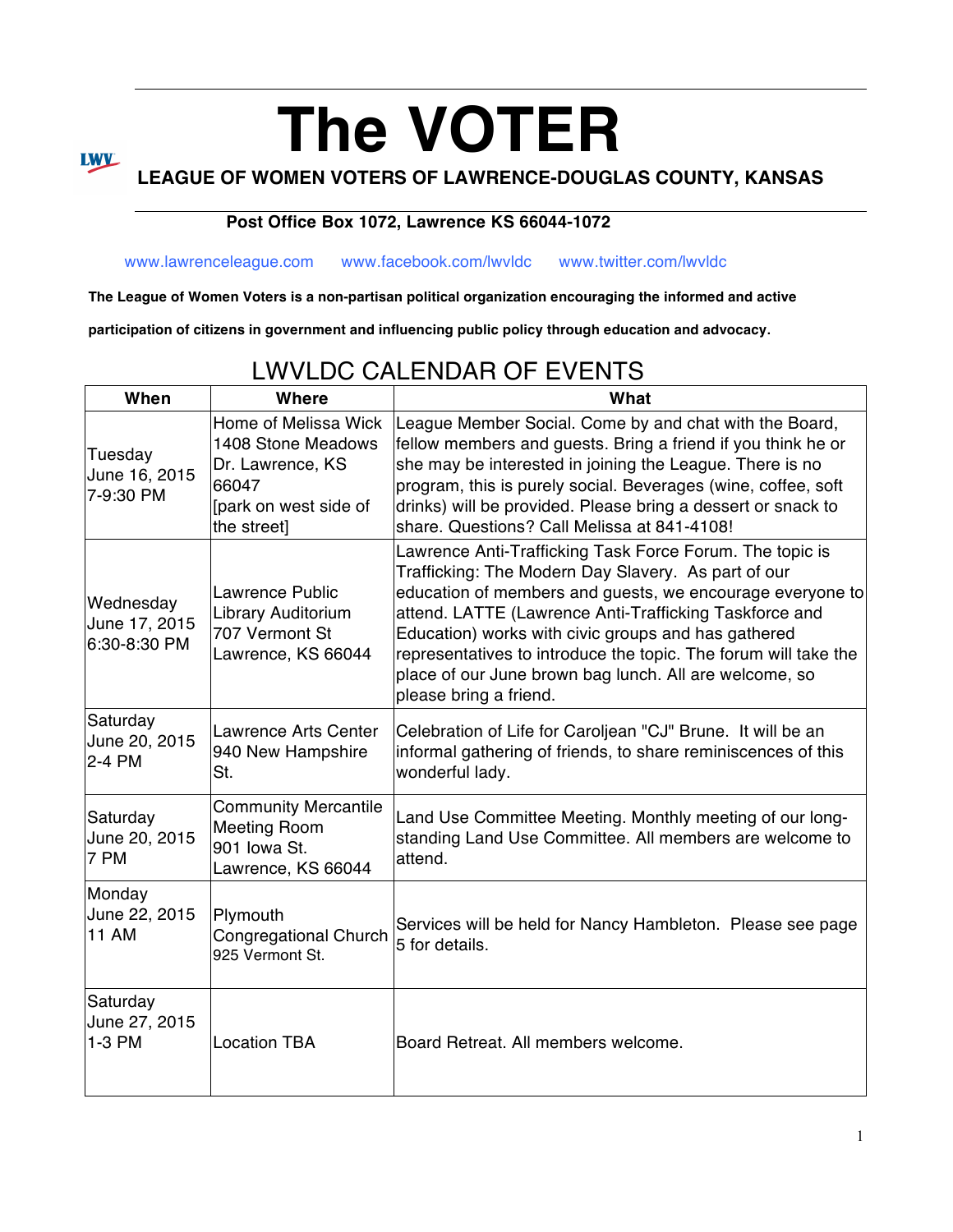| When                                      | Where                                                                                                | What                                                                                                                                                                                            |
|-------------------------------------------|------------------------------------------------------------------------------------------------------|-------------------------------------------------------------------------------------------------------------------------------------------------------------------------------------------------|
| Saturday<br>July 4, 2015<br>4:30 PM - ?   | lBuford Watson Park<br>727 Kentucky St.                                                              | City of Lawrence annual Fireworks Display & Party in the<br>Park. We will have a voter registration and information table.<br>If you are interested in helping, please contact Cille King.      |
| Thursday<br>July 9, 2015<br>7-9 PM        | Lawrence Public<br>Library<br>Meeting Room A<br>(downstairs)<br>707 Vermont St<br>Lawrence, KS 66044 | LWVLDC Board meeting. Regular meeting of the LWVLDC<br>Board of Directors. Guests who wish to discuss an issue with<br>the Board should contact one of the co-presidents before the<br>meeting. |
| Saturday<br>July 11, 2015<br>12 PM (Noon) | m.stoor@yahoo.com                                                                                    | Deadline to submit articles for the July LWVLDC VOTER.                                                                                                                                          |

#### **LWVLDC OFFICERS AND DIRECTORS**

Debra Duncan (President), Cille King (Vice President), Jeanne Mann (Secretary), Marjorie Cole (Treasurer), Margaret Arnold, Janice Friedman, Marci Francisco, Midge Grinstead, Carol Klinknett, Marlene Merrill, Marlaine Stoor, Austin Turney, Melissa Wick.

#### **LEAGUE CONTACTS**

Debra Duncan, President president@lawrenceleague.com Margaret Arnold, Membership membership@lawrenceleague.com Marlaine Stoor, Voter Editor mustoor@yahoo.com Local League www.lawrenceleague.com www.facebook.com/lwvldc www.twitter.com/lwvldc State League www.lwvk.org lwv.kansas@gmail.com 785-234-5152 National League www.lwv.org 202-429-1965

#### **PRESIDENT'S MESSAGE by Debra Duncan**

What an exciting and informative month it has been! We started out with an excellent Brown Bag meeting on Jails and Mental Health, presented by Douglas County Administrator Craig Weinaug, https://m.youtube.com/watch?v=pR4FTJDafb4&feature=youtu.be, then had an enlightening legislative and budget update by Paul Johnson. Senator Marci Francisco, Representative Boog Highberger and Representative Barbara Ballard were there to answer questions as well. For a program overview and a link to the video, see page 3. Finally, over the last two weeks we watched as our legislature went through a lengthy and contentious process to fill a \$400 million gap in funding for the next fiscal year, which begins July 1, 2015. For a look at the plan, follow this link:

http://www2.ljworld.com/news/2015/jun/13/kansas-lawmakers-tax-plan-makes-numerous-policy-ch/. The legislative session lasted 113 days, the longest in Kansas history.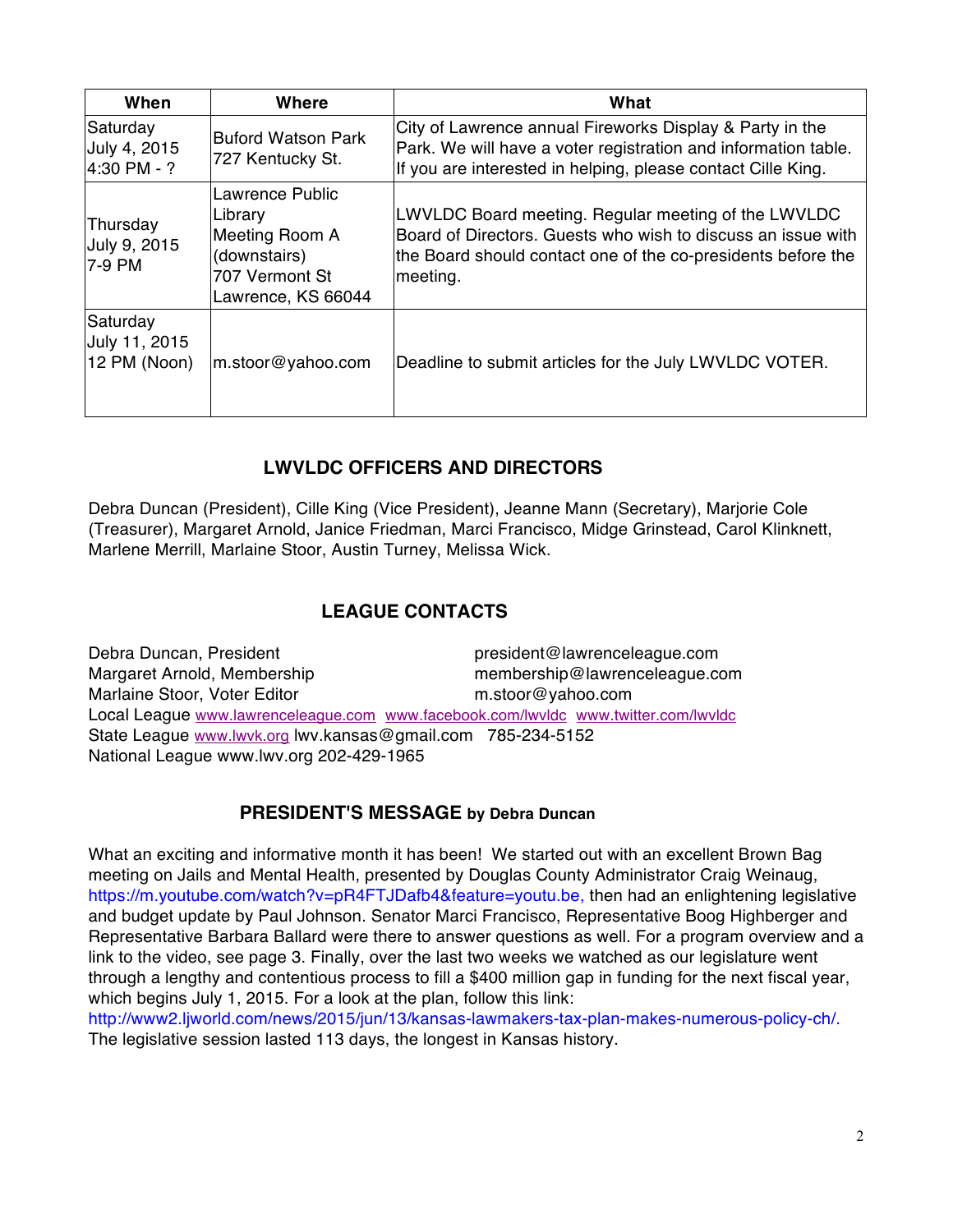#### **DID YOU KNOW?**

On Friday, May 22, 2015, Ireland became the first country in the world to legalize gay marriage by popular vote. The referendum vote to change the constitution was approved by 62% of voters.

#### **WELCOME NEW MEMBERS by Margaret Arnold**

Please welcome Daniel J. Dannenberg, Janis Pool, and honorary member Ann Mah. Dan has been attending League meetings and is interested in government transparency. Janis learned about the League from CJ Brune, and is interested in voter registration and researching issues. Ann belongs to the Topeka League but has written to us, so we hope to see her at some gatherings in the future. She is a former State Representative.

#### **LEAGUE MEMBERS SPEAK OUT! By Marjorie Cole**

Opinions our members expressed recently in the Lawrence Journal World include: Letter to the Editor from John Wilson: "Gun Responsibility" March 11, 2015; Letter to the Editor from Maggie Carttar: "Correct Course" April 14, 2015; Letter to the Editor from Rita and Joe Spradlin: "School Access" May 5, 2015; and Letter to the Editor from Lynne Bodle: "Fitting Tribute" May 28, 2015.

#### **LEGISLATIVE UPDATE WITH PAUL JOHNSON by Cille King**

Paul Johnson has been the Kansas League's legislative liaison for five years, giving us the legislative E-reports weekly during the session and has spoken to the league at conventions and league days in Topeka. When he suggested that he do a "Legislative Wrap-up" for the Lawrence League, we thought the June 3 date would give ample time after the legislative session finished. Who knew that this would be the longest session in the history of the state? So, instead of a "wrap-up", we had a very informative "update".

Paul started with the Kansas budget, noting that between 1960 – 2000, there were only two years with less revenue (at about 1%) than the year before. In 2002, under Governor Sebelius, revenue dropped 7%. The Great Recession in 2008, 2009 and 2010 saw reductions that drew down agencies' ending balances. But, Governor Brownback's tax cuts caused an unprecedented revenue drop of 10% in 2014. The loss of state revenue has meant that the state has underfunded local units of governments, cut contributions to KPERS, underfunded agencies so that they have to leave positions unfilled, and cut funding to K-12 education from \$4300 to \$3850 per student.

Governor Brownback signed into law a judicial budgeting bill containing a non-severability clause that strips the judiciary of its entire budget if the Kansas court finds unconstitutional any part of HB 2338. Chief Judge Larry Solomon challenges the 2014 law, arguing that it violates the separation of powers and should be struck down.

300,000 to 350,000 Kansans are without health insurance. About half of those would be covered if Kansas expanded Medicaid. Because Kansas hasn't expanded Medicaid, hospitals are getting less money, especially for mental health.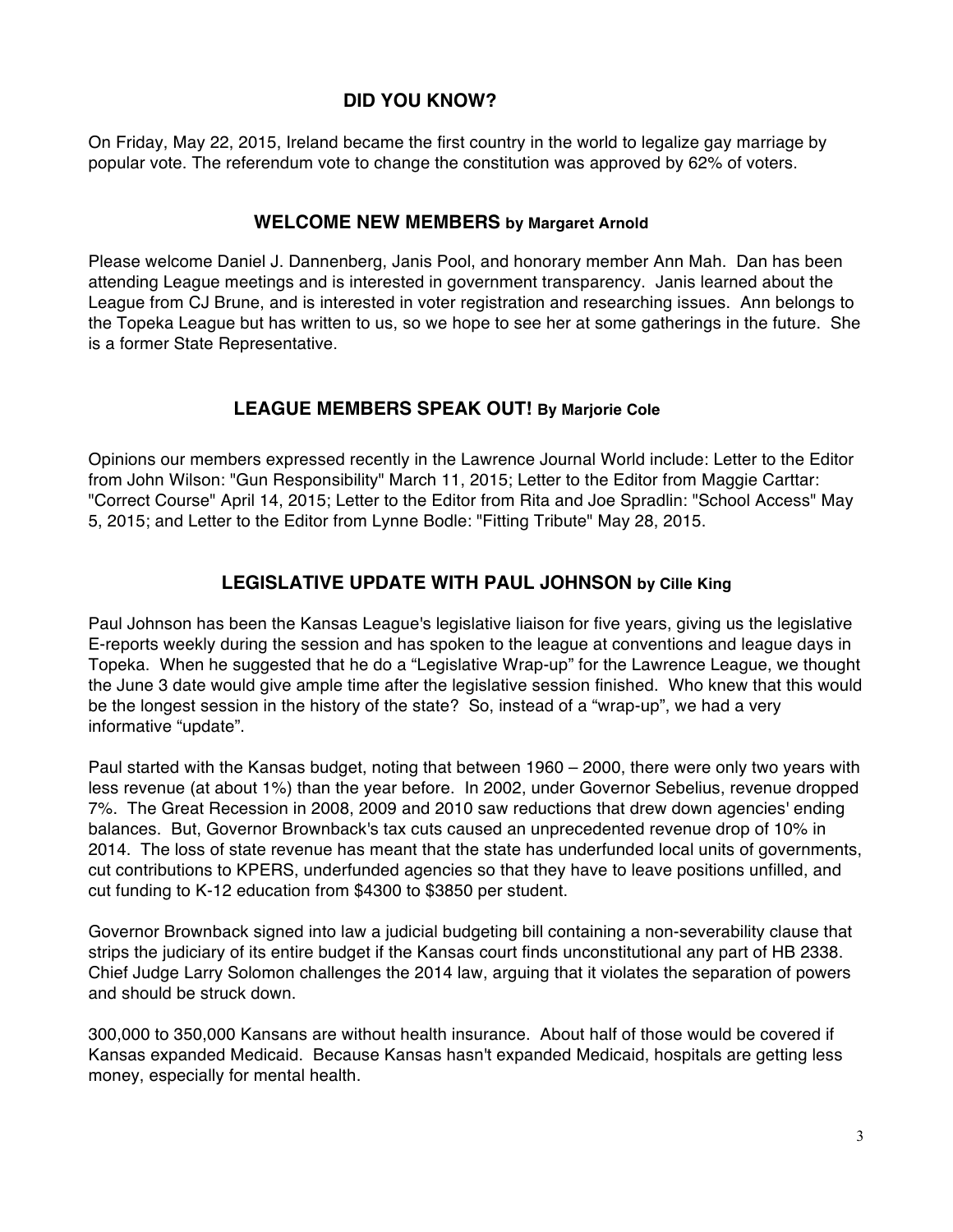In 2011, 37,000 low-income women and children were helped with funding. Those numbers are now down to 14,000, due to stricter guidelines. Kansas has a record number of children in foster care, and childcare slots have been reduced from 19,000 in 2011, to 11,000 in 2015.

Kansas Renewable Energy Portfolio, which helped build 20 wind farms and produce 2000 MV of energy, has been replaced with a voluntary law. Westar is seeking a much greater rate increase for owner's installed solar power. Meanwhile, Kansas ranks 45<sup>th</sup> in the U.S. for energy policy for efficiency or programs.

Kansas State Water Plan has not been funded for the last four years due to lower revenue. Kansas currently has 35,000 water rights that are not sustainable. Municipal water supplies are lowered as reservoirs silt in. Governor Brownback has approved \$20 million for dredging John Redmond Resourcing, as it supplies the cooling water for Wolf Creek Nuclear Plant.

The state has lost 90% of its hog and dairy farms. Greeley County (a drought stricken area) is the only county to approve an industrial hog farm, with 300,000 hogs. Kansas grows only 4% of the fruits and vegetables that Kansans eat. And only 10% of Kansans eat the recommended amount. The Kansas economy and citizens health would benefit from programs to increase local fruit and vegetable production.

Local elections have been moved from spring to the fall of odd numbered years – giving the current crop of city commissioners and school board members a longer term. Secretary of State Kris Kobach has been given an unprecedented ability to prosecute voting fraud, making his the only position in the U.S. with that power.

This is a brief summary. You can watch the full program, including the comments from Senator Marci Francisco, Representatives Barbara Ballard and Boog Highberger, starting after 46 minutes. Click on the link: Talk & Q&A :https://www.youtube.com/watch?v=nOUvgYHcjhE

#### **CRAIG WEINAUG by Ann Carlin Ozegovic**

Craig Weinaug, Douglas County Administrator, spoke on issues of jail overcrowding and mental health at the LWV Brown Bag Luncheon May 20 at the Watkins Museum. He explained that the state of Kansas once provided 800-900 beds for mental health patients. Now that number has been reduced to only 200 beds. Weinaug also explained that while \$900,000 annually has been cut from the Bert Nash Community Health Center, Douglas County's support for Bert Nash has increased more per capita than any other county.

Weinaug gave a brief description of the Douglas County Jail, which was built in 1999. Four existing pods make up the jail for (1) special handling inmates; (2) medium security; (3) work release; and (4) female inmates. The women's pod has 24 beds and once had an average of 9 or 10 inmates. Now there are 24, with nine more being housed in other counties. While the ideal plan would be to not have to add any beds at all, Weinaug explained that the need is for an additional intake pod that would focus on the 20% of inmates with severe mental illness (SMI). Many of these inmates would be diverted to mental health facilities if they were available.

Weinaug spoke about the Lawrence community's efforts on the challenges of creating a crisis intervention center, working with Lawrence Memorial Hospital and Bert Nash Community Health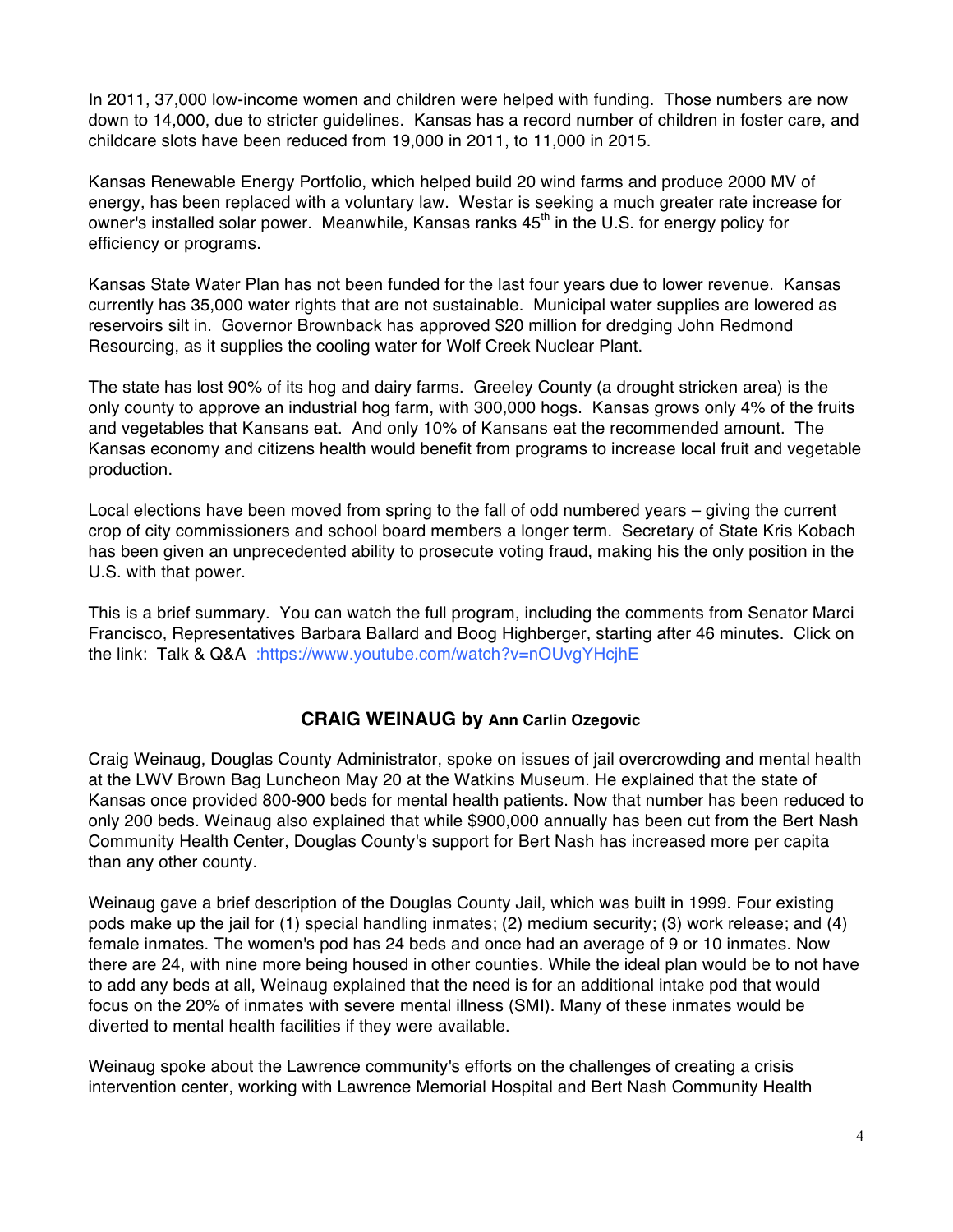Center. "We need to paint a vision of what we want, what we can do to make changes, and identify what's possible. This will not be cheap and we would need to have a vote to raise taxes." There will be a hearing the last Monday in June at the Douglas County Court House.

During the Q & A, Bill Simon spoke about his decades-long battle with mental illness. He praised LMH's former 19-bed psych unit for saving his life and said what is planned for the new jail pod is woefully inadequate to help with the mental health problems of inmates. "It's a moral crime, the lack of treatment for mental illness," he said.

Other concerns raised included the disproportional incarceration rate of Native Americans and Blacks; the fact that judges have no flexibility on sentencing; and that it will take two years for all officers to receive the required Crisis Intervention Training.

#### **IN MEMORIAM**

Nancy Hambleton, an active League member in the 1950's, died June 7, 2015. She held a B.S. in chemistry from Dickinson College in Pennsylvania. She worked as a chemist with the Kansas Geological Survey from 1947 to 1950. From 1970 to 1975, she served as Lawrence's first female city commissioner and became the first female Lawrence mayor. During her tenure, Massachusetts Street was renovated, Carnegie Library became the Lawrence Arts Center, and sidewalks were added to residential areas. Later, boards she served on included the Lawrence Memorial Hospital Endowment, the KU Anthropology Museum Friends, and the KU Retirees Club. She was the first president of the Lawrence Community Theatre and received many awards for her civic involvements. Services will be held **Monday, June 22**, at Plymouth Congregational Church.

#### **DID YOU KNOW?**

REUTERS 3/16/2015 -- Sweeping first-in-the nation legislation making voter registration automatic in Oregon was signed into law by Governor Kate Brown, potentially adding 300,000 new voters to state rolls. The so-called Motor Voter legislation will use state Department of Motor Vehicles data to automatically register eligible voters whose information is contained in the DMV system, with a 21-day opt-out period for those who wish to be taken off the registry.

#### **LAND USE COMMITTEE by Alan Black**

The Land Use Committee met on May 16 at the Community Mercantile store. We discussed items on the agenda of the Planning Commission meeting on May 18. We decided not to write any letters. Following are the cases considered at the Commission meeting:

Conditional Use Permit for a micro-distillery at 1743 N. 200 Road. This is located just south of Baldwin on an approximately 20 acre farm. OUTCOME: The Commission recommended approval.

Conditional Use Permit for Flory Dairy Equipment at Vinland School, located on approximately 3.9 acres at 702 E. 1747 Road, Baldwin. OUTCOME: This case was deferred at the applicant's request.

Preliminary plat for The Reserve at Alvamar #4, located at 1733 Bob White Drive. OUTCOME: The Commission recommended approval.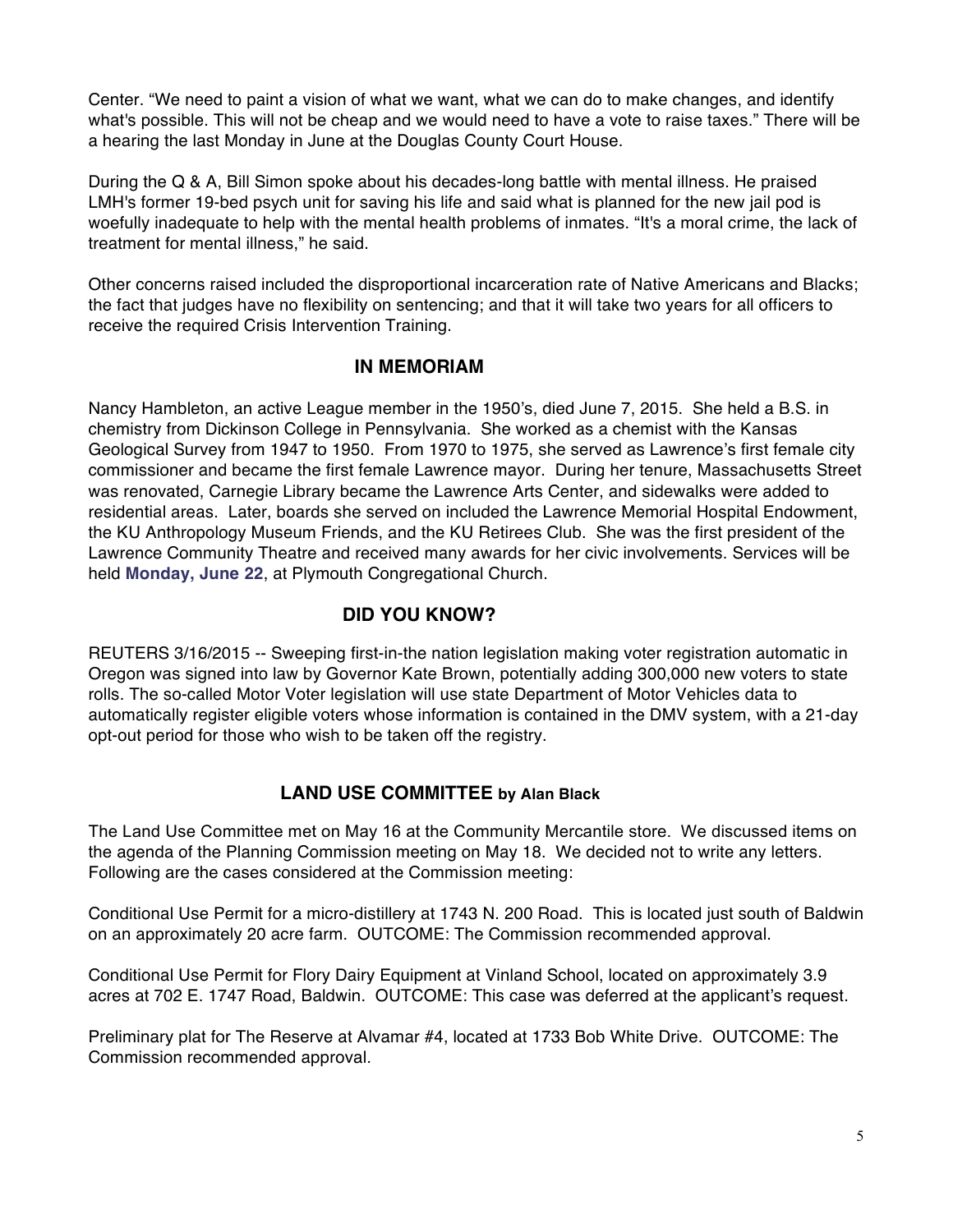Minor Subdivision Variance for Bella Serra at The Preserve, 4500 Bob Billings Parkway. This would allow a 100 foot right-of-way on Bob Billings Parkway instead of the Code requirement of 150 feet. OUTCOME: The Commission approved the variance.

#### **LAWRENCE PEDESTRIAN COALITION by Alan Black**

Much of the group's meeting on June 10 concerned the Safe Routes to School program. Information was given by Charlie Bryan of the Lawrence-Douglas County Health Department and Denise Johnson of the School District. These two organizations are carrying out the program with funding from a State grant.

The goal is to have more pupils walk and bike to school, instead of being driven by a parent. Actions will be focused on a single school as an example of what can be done throughout the District. The Central Middle School on Massachusetts Street has been chosen for this.

There are school crossing guards, who are City employees, at some intersections. The consensus was that there should be guards at the locations used by the most students.

The City Commission has appointed a Pedestrian-Bicycle Issues Task Force, as proposed by the Coalition. There are 11 members, several of whom have been active in the Coalition. The first meeting of the Task Force will be on **June 29**.

The Coalition's next meeting will be on **July 8** at 7:00 p.m. at the Carnegie Building on Vermont Street.

#### **LWV KANSAS BOARD REPORT by Cille King**

The newly elected Kansas state board met for the first time on May 30, 2015 at the Topeka office. Co-Presidents Marge Ahrens (Topeka) and Carole Neal (Wichita) had prepared a full 5-hour agenda.

Highlights of the meeting included a decision to keep the current Topeka office (for now) and to hire a part-time office administrator. This person would facilitate league communication: web sites, social media, e-newsletter; review and editing of material. This person would also support the LWVKS and LWVKSEF boards, voter services, member and public education programs and events. The LWVK had a part-time staff person until about 2 1/2 years ago and the support has been missed. The state board also approved purchasing new computer equipment.

In keeping with the evolving social media revolution, the board decided to send out weekly blogs to the local league presidents (for them to forward to their members), instead of reinstating the hard copy quarterly mailings.

The new state study on Education – Financing K-12 in Kansas – has a chair, Cindy Neighbor (Johnson County) and several members who have volunteered to participate.

A group is forming to write Voter Legislation for the 2016 legislative session. Another group is forming to address the list of 33,800 suspended voters in Kansas. This will be an ambitious attempt to enlist the assistance of young people throughout the state. Lawrence should continue to do what we can in getting voters fully registered.